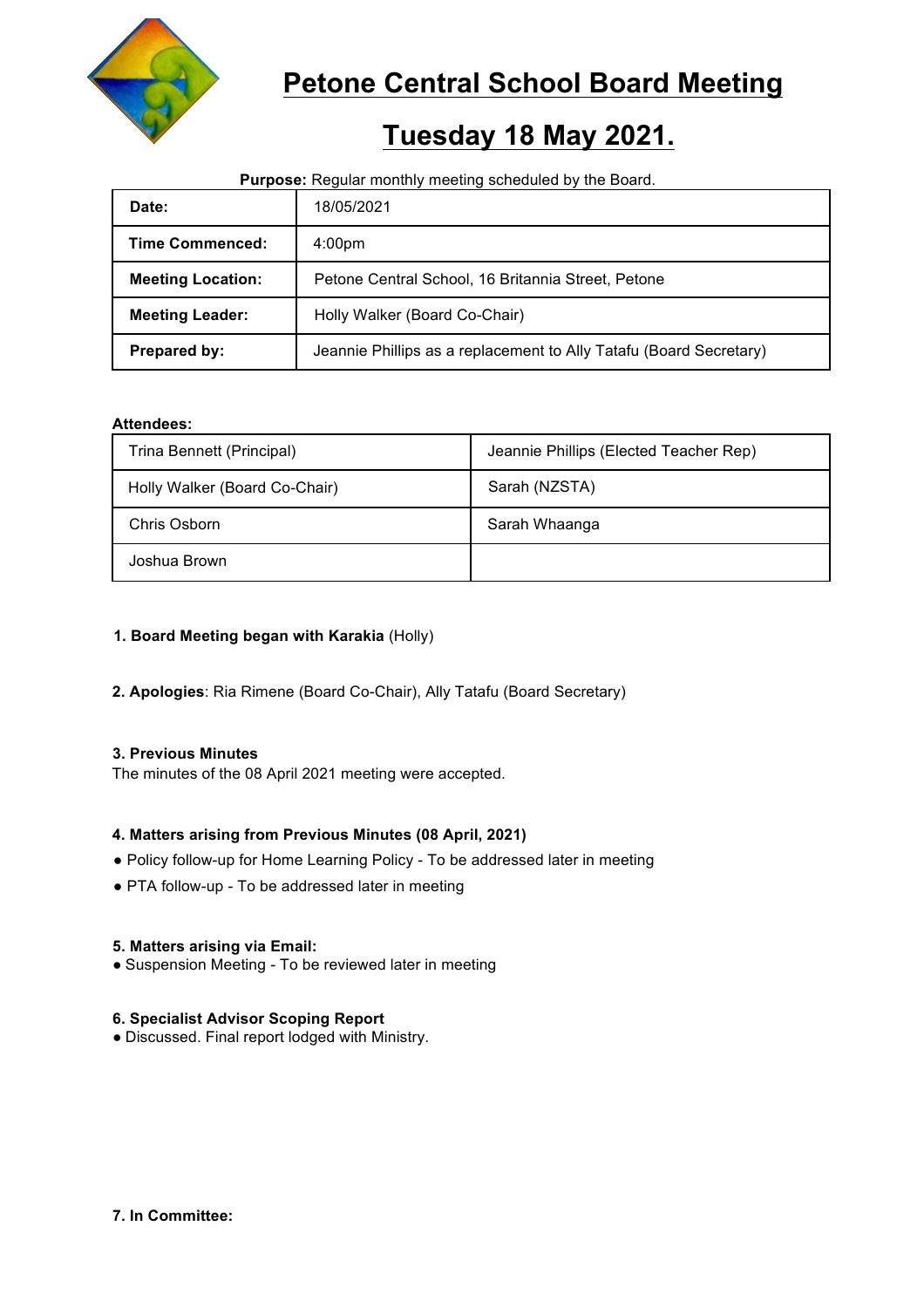Holly moved that the public be excluded from the following parts of the proceedings of this meeting, namely,— Suspension Hui

The general subject of each matter to be considered while the public is excluded, the reason for passing this resolution in relation to each matter, and the specific grounds under section 48(1) of the Local Government Official Information and Meetings Act 1987 for the passing of this resolution are as follows:

General subject of each matter to be considered

Reason for passing this resolution in relation to each matter

Ground(s) under section 48(1) for the passing of this resolution

Student Behaviour Management

To protect the privacy of an individual  $\qquad \qquad$  Section 48(1)(a)

\*This resolution is made in reliance on section  $48(1)(a)$  of the Local Government Official Information and Meetings Act 1987 and the particular interest or interests protected by section 7 of that Act, as the case may require, which would be prejudiced by the holding of the whole or the relevant part of the proceedings of the meeting in public are as follows:

To protect the privacy of an individual person.

Holly also moved that Sarah Campbell, NZSTA, be permitted to remain at this meeting, after the public has been excluded, because of her knowledge of Suspension Guidelines. This knowledge, which will be of assistance in relation to the matter to be discussed, is relevant to that matter because as a new board, guidance will ensure a robust process is followed.

Holly moved that we accept the minutes of the suspension meeting.

Chris seconded. All approved.

Holly moved that we establish a students behaviour management committee with a minimum of three members. Trina seconded the motion. All in favour.

### **C2.2 Student behaviour management committee terms of reference**

#### Purpose

To ensure that all processes relating to the suspension of students adhere to the requirements of the Education Act 1989, Education Rules 1999 and Ministry of Education guidelines.

### Committee members

A minimum of three board members excluding the principal. The chair of the committee is the presiding member or, in the presiding member's absence, will be determined by the committee.

### Delegated authority

Under Schedule 6 section 17 of the Education Act 1989, certain powers of the board shall be delegated to the student disciplinary committee of the board of trustees. The committee will:

- act in fairness, without bias or prejudice and with confidentiality
- act within legislation and the Ministry of Education guidelines
- act only on written and agreed information, not verbal hearsay
- · use processes of natural justice in discipline hearing procedures
- make recommendations on discipline matters to the board as necessary, or
- decide the outcome of any student disciplinary meeting.

The board will be kept informed by the principal of the number of stand-downs, suspensions, exclusions and expulsions at each board meeting.

### **8. Principals Report:**

Trina shared and discussed the Principal's Report.

The Principals Report was tabled and accepted. All approved.